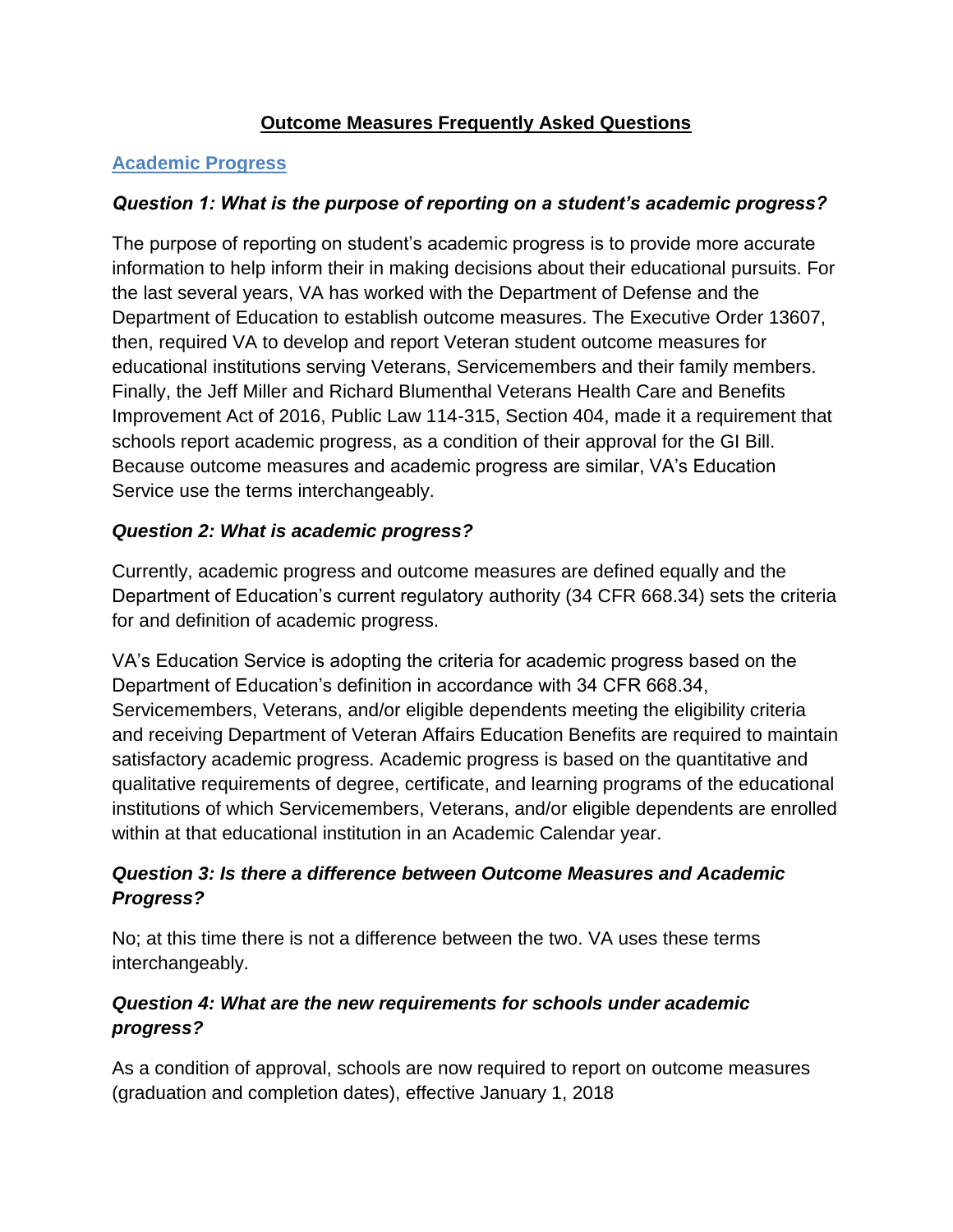### *Question 5: What is the responsibility of State Approving Agencies (SAA)?*

The SAA is responsible for the suspension and withdrawal of schools that do not comply with VA's rules and policies. Annually, VA will submit, to the appropriate SAA, a list of schools that are non-complaint with the reporting requirement in Section 404. The SAA will be charged with outreach to the institution to facilitate the reporting of that data or follow the administrative process for non-compliant institutions.

VA will work with State approving agencies (SAA) in their oversight and compliance with this section of the law. A school's referral to their SAA will include supporting data/evidence of the programs non-compliance.

For consistency in the application of this requirement, we request the following from State Approving Agencies:

- 1. Notify schools that they are non-compliant with the requirements of Section 404, and allow a reasonable amount of time for the school to come into compliance.
- 2. Follow up on step one. Suspend schools for a period not to exceed 60 days if the school has not reported academic progress.
- 3. Should the school not comply with the reporting of academic progress within the 60 day suspension period; withdraw approval.

School must meet the criteria outlined for academic progress before reinstatement of a suspension or a re-approval following a withdrawal.

#### *Question 6: What institutions are impacted by Section 404?*

All facilities/institutions that have beneficiaries using and/or receiving the Post 9/11 GI Bill benefits (Chapter 33), this includes:

- 4-Year Institutions of Higher Learning
- 2-Year Institutions of Higher Learning
- Non-College Degree Institutions

#### *Question 7: What is the definition for Persistence Rate?*

Persistence rate measures full-time and part-time Post-9/11 GI Bill Student Veterans' attendance at any school from the first to the second year.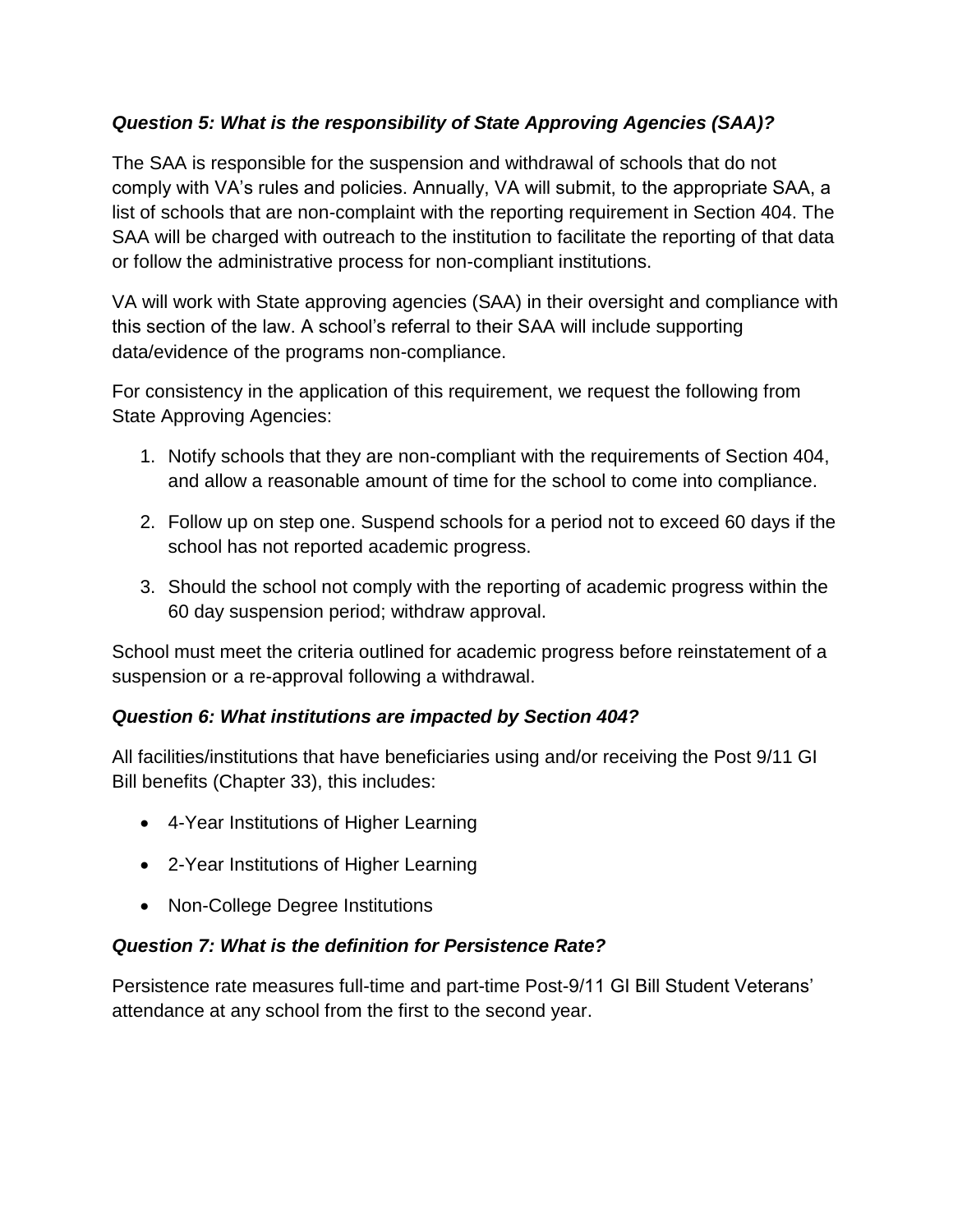### *Question 8: What is the definition for Retention Rate?*

Retention rate measures full-time and part-time Post-9/11 GI Bill Student Veterans' attendance at the same institution from the first to second year.

#### *Question 9: What is the definition for Transfer-out Rate?*

Transfer-out rate applies to 2-year IHL schools only, measures full-time and part-time Post-9/11 GI Bill Student Veterans' who transfer within 150% (3 years) and 200% (4 years) of normal program length.

### *Question 10: What is the definition for Certificate Completion?*

Certificate Completion measures full-time and part-time Post-9/11 GI Bill Student Veterans' certificate of completion at an approved school (which is not an institution of higher learning) that is reported within the VA system while the student is using benefits

### *Question 11: What is the definition for Graduation Rate?*

Graduation rate measures full-time and part-time Post-9/11 GI Bill Student Veterans' graduation or certificate completing at an Institution of Higher Learning that is reported within the VA system while the student is using benefits.

#### *Question 12: What institutions are impacted by Section 404?*

All facilities/institutions that have beneficiaries using and/or receiving the Post 9/11 GI Bill benefits (Chapter 33), this includes:

- 4-Year Institutions of Higher Learning
- 2-Year Institutions of Higher Learning
- Non-College Degree Institutions

### *Question 13: When was the graduation rate updated and what does it reflect now?*

The graduation rate was updated January 12, 2017. That data was originally based on first-time Post-9/11 GI Bill Servicemembers/Veterans who have not used prior Education benefits. Enrollments at flight/correspondence facilities were not included, also. Since then, the graduation rate definition and business rules have been updated to reflect all Veterans/Servicemembers who have used the Post-9/11 GI Bill benefit. This includes all Veterans/Servicemembers who may have used prior Education benefits i.e. Chapter 30, 1606, and 1607. Enrollments at flight/correspondence facilities were not included in the update.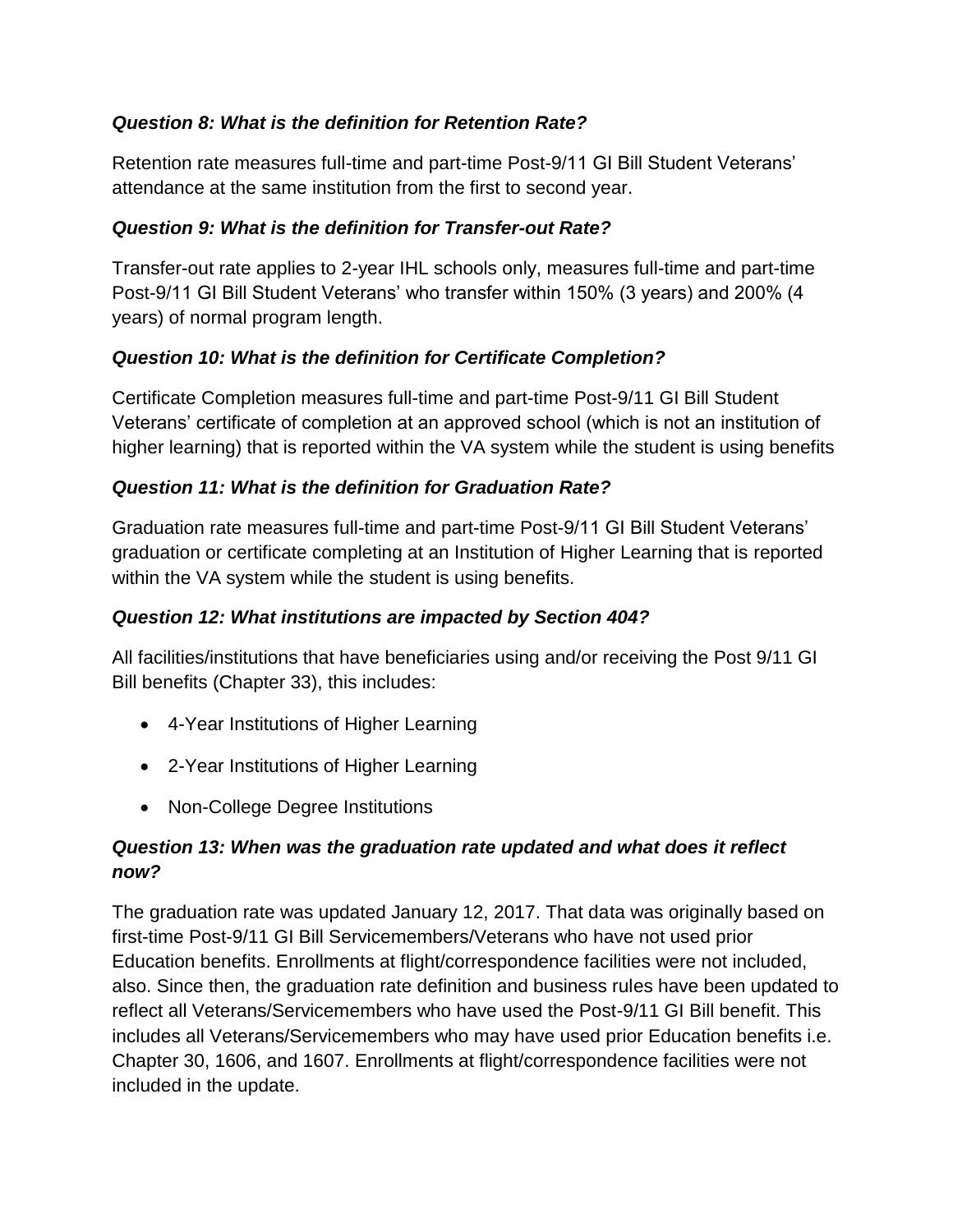## *Question 14: Will there be future academic progress measures that schools will have to report on?*

Yes. Currently, we are developing and testing additional measures that we would like to collect. Those measures are in a developmental phase and, in addition to stakeholder partnership, technological enhancements will be needed to VA-ONCE and VA systems before their announcement and implementation.

## **General**

# *Question 1: Why is VA focusing on Chapter 33 only and not on other chapters?*

The passage of the Miller/Blumenthal Education Improvement Act requires that schools receiving GI Bill funding report on Chapter 33 beneficiaries, but does not require reporting for all of the other GI Bill programs.

# *Question 2: Will Department of Education's graduation numbers be reflected on the Comparison Tool website in addition to VA data?*

Yes; the Comparison Tool website will include Department of Education's graduation numbers and VA data.

## *Question 3: What types of certificates will be published / tracked?*

All certificate completions reported will be tracked and published by facility code.

## *Question 4: When will VA make school's graduation rate public?*

VA will make a school's graduation rate public at least annually. VA's current data reflects a fraction of the overall number of schools that can or have reported on outcome measures. Since Section 404 requires that schools report on the progress of Chapter 33 individuals that receive Post-9/11 GI Bill benefits, we anticipate receiving more complete data to report graduation rate at a later time.

## *Question 5: How can a school register to participate in the POE?*

Schools wishing to commit to the Principles of Excellence may contact VACO's GI Bill Integrity and Protection Team at the following e-mail: [Principles.Excellence@va.gov.](mailto:Principles.Excellence@va.gov) The GI Bill Integrity and Protection team will provide the requesting institution a commitment form to complete and email back to VACO. Once your request is accepted and processed, we will list your school as a participant on the GI Bill Comparison Tool website.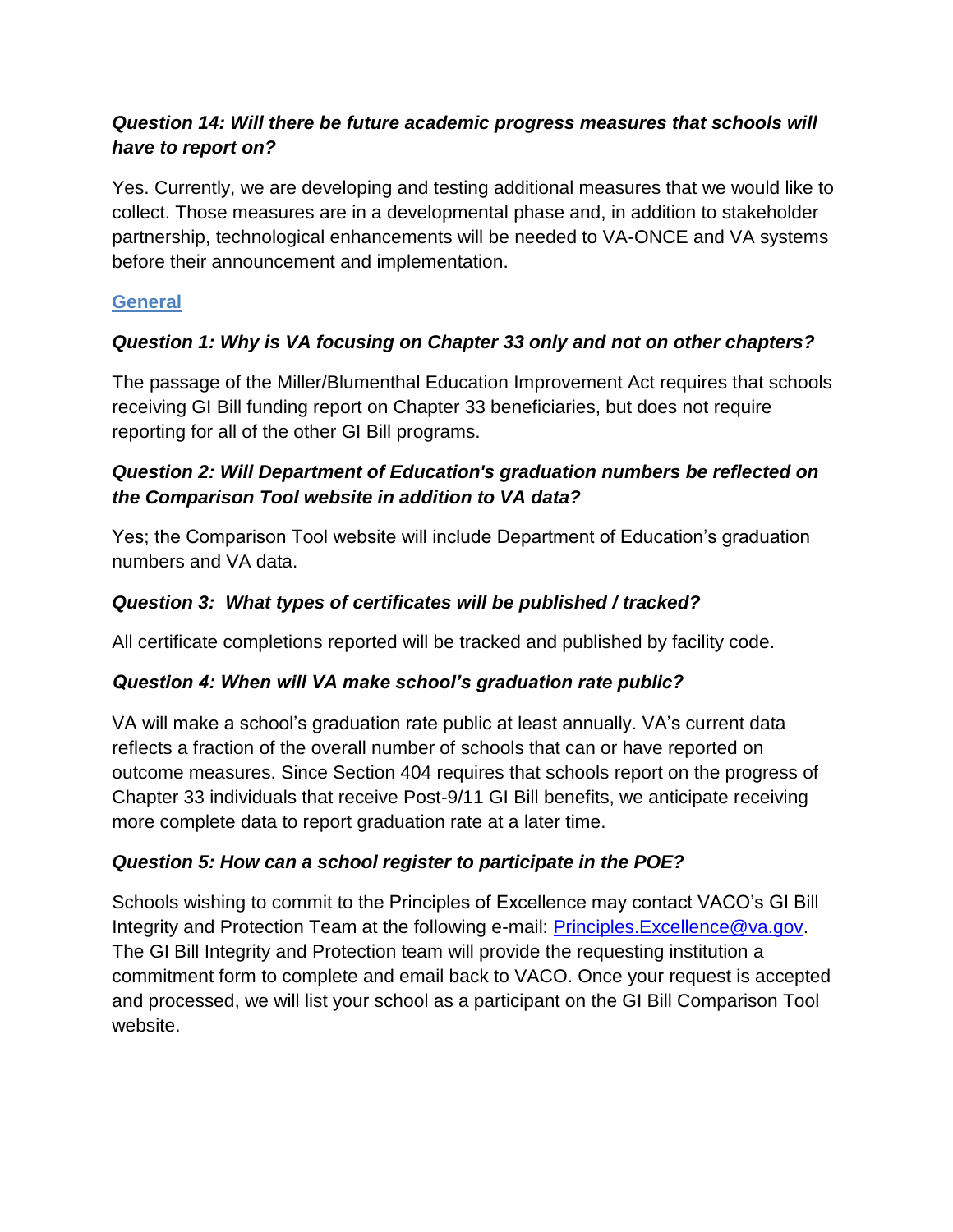### **Reporting Academic Progress**

## *Question 1: How long do schools have to update VA-ONCE or to report graduation/completion data?*

Institutions have until January 1, 2019 to enter graduation data into VA-ONCE or through the appropriate paper form. At the end of February 2019, VA will perform an initial compliance assessment and notify the appropriate SAA(s) of any compliance issues with the requirements of Public Law 114-315 Section 404. We are requesting graduation and completion records going back three years and, if available, back to August 1, 2009. However, to meet the requirements of the law, a school must report academic process data from January 1, 2018 forward. Additional time will be allowed to report historical graduation and completion data for those schools willing and able to provide it.

#### *Question 2: Will schools need to report grades?*

Not at this time. Existing reporting procedures for issues such as incomplete grades or academic probation will not change. Schools will be required to report the data elements (graduation and completion) that will be used to calculate Academic Progress; the schools do not directly report Academic Progress. The schools reports the data and Academic Progress business rules are used to calculate Academic Progress:

|                          | <b>Based on provided data VA</b><br><b>Calculates the following Outcome</b><br><b>Measures</b> |
|--------------------------|------------------------------------------------------------------------------------------------|
|                          | <b>Certificate of Completion</b>                                                               |
| <b>Academic progress</b> | <b>Graduation Rate</b>                                                                         |
|                          | <b>Persistence Rate</b>                                                                        |
|                          | <b>Transfer-out Rate</b>                                                                       |
|                          | <b>Retention Rate</b>                                                                          |

## *Question 3: If a school recently started using VA-ONCE and used paper certifications prior to that point, how should we update the graduations of students who were not certified in VA-ONCE?*

Institutions should update graduation/program completion data using the same method that was originally used to certify the enrollment. If originally certified using a VA-ONCE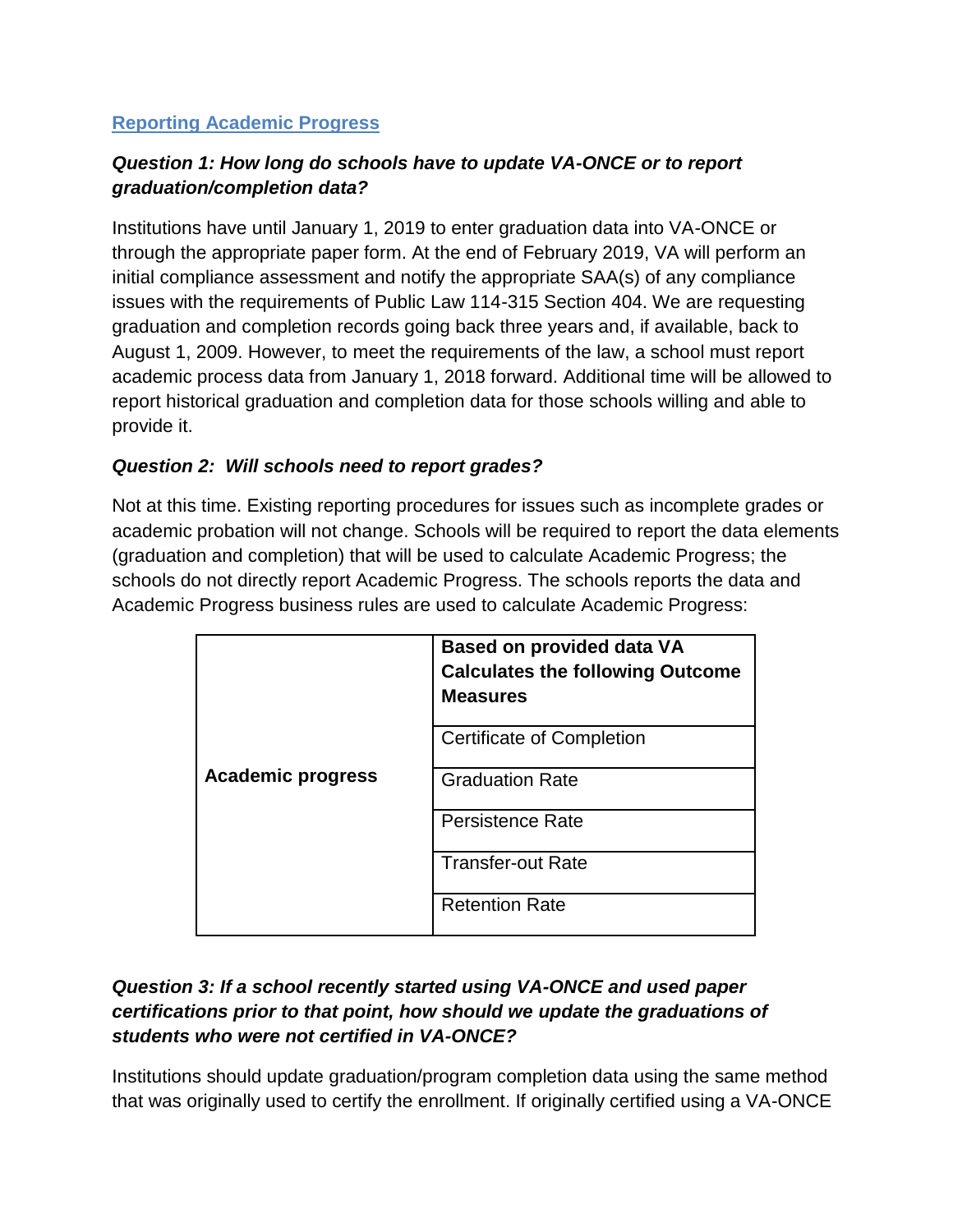Enrollment Certification, then a VA-ONCE termination should be submitted to reflect the graduation/completion.

If originally certified using a paper Enrollment Certification, then a paper VA Form 22- 1999b "Notice of Change in Student Status" should be sent to reflect the graduation/completion.

## *Question 4: What information should schools report back to VA?*

Institutions must report individual graduation/program completion information for Chapter 33 beneficiaries. We would prefer all graduation information back to August 1, 2009 (inception of the program) through present. VA recognizes that paper records must be kept intact and in good condition for at least three years, and any records beyond that will not be required to be reported through VA-ONCE or a paper enrollment.

The following data elements received from schools/institutions will be used to calculate academic progress. Some data fields' maybe set by the institution when first receiving the MOU for VA-ONCE access, and unique character designations will not be reflected on this list. However, each data field has been defined and VA's source document is located [here.](https://www.benefits.va.gov/GIBILL/docs/vaonce/VAONCESCOPPPv8Conv508.pptx)

| Data field required                         | Data field required                       | Data field required                |
|---------------------------------------------|-------------------------------------------|------------------------------------|
| Term dates -beginning<br>and end            | <b>School Facility Code</b>               | <b>Certification of Enrollment</b> |
| Term name                                   | <b>School Name</b>                        | <b>Clock Hours</b>                 |
| Term Type                                   | <b>School Status</b>                      | <b>Tuition and Fees</b>            |
| Drop Date                                   | <b>Training Type</b>                      | <b>Yellow Ribbon</b>               |
| <b>Break Days</b>                           | <b>Primary School Name &amp; State</b>    | Out of State Charges               |
| <b>Reason for Enrollment</b><br>Termination | <b>Address of Student</b>                 | Fees                               |
| Program Name                                | State (for both facility &<br>student)    | <b>Training Time</b>               |
| VA Objective/Course<br>Code                 | City (for both facility & student)        | <b>Res</b>                         |
| <b>Student First Name</b>                   | Zip Code (for both facility &<br>student) | Dist.                              |